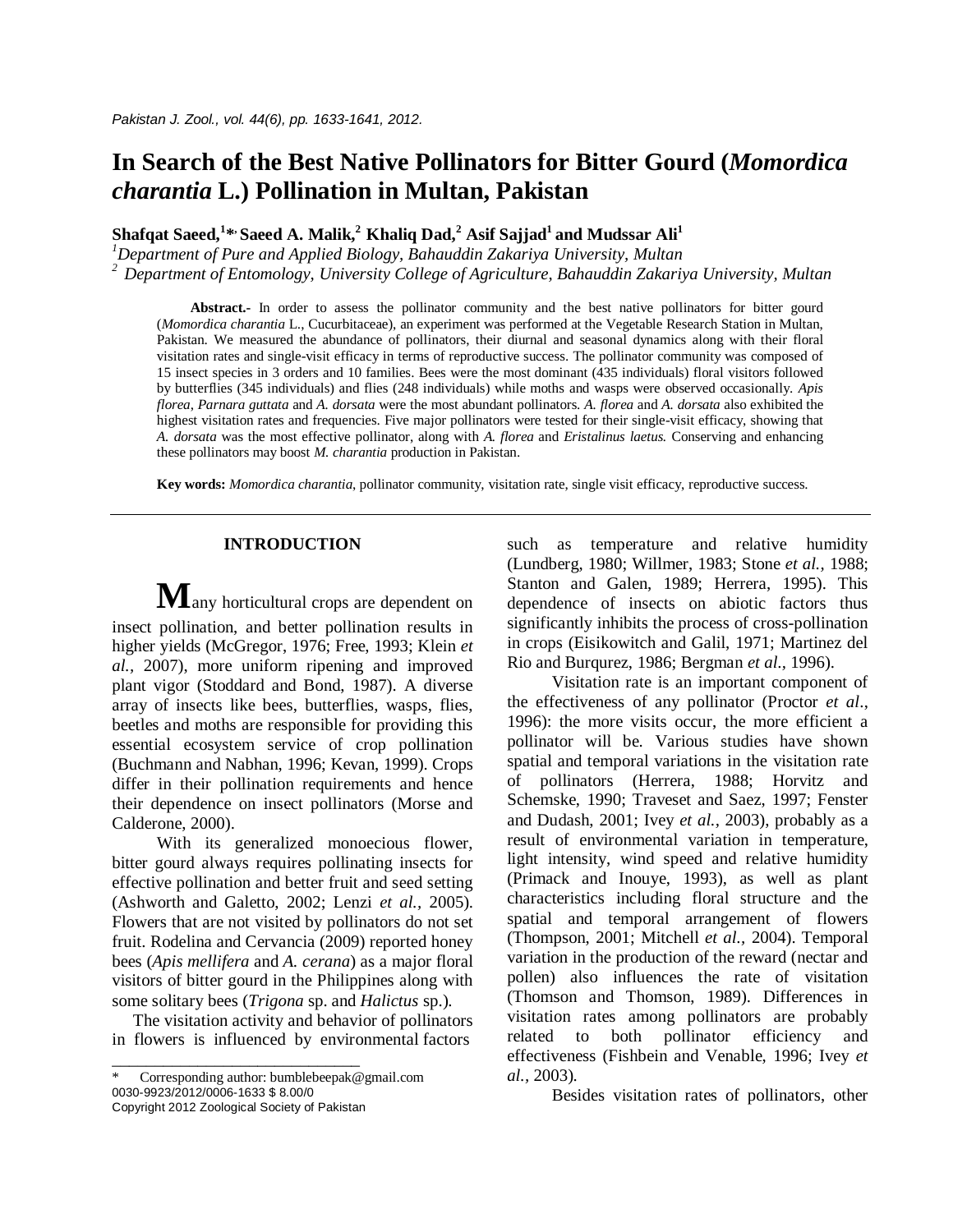parameters for measuring their effectiveness are the pollen depositing ability, number of grains needed for well-formed fruit and adequate seed set (Dafni, 1992; Kearns and Inouye, 1993), floral preference (male or female flower), foraging habits (timing of visits in relation to receptivity, nectar or pollen collection) and physical attributes (tongue length, size, pollen carrying structures) (Dafni, 1992; Free, 1993; Buchmann and Nabhan, 1996; Delaplane and Mayer, 2000; Adler and Irwin, 2006).

Although honey bees (*A. mellifera*) are considered to be the most efficient pollinators of the world crops (Free, 1993) and are used to provide managed pollination services in many countries, in Pakistan the apiary industry has been limited mainly because of unrestricted use of pesticides in vegetable cultivated areas. Furthermore, farmers are unable to rent honey bees because they cannot afford them, and therefore the services of wild pollinators may be of key importance (Klein *et al.,*  2007; Kremen *et al.,* 2007).

Conserving wild native pollinators seems to be a good choice (Sajjad *et al*., 2008) and basic studies on the biology (nest site location and alternate foraging resources) of these species must be undertaken. The scope of the current study is widespread throughout Indian sub-continent, Southeast Asia and some parts of central and West Asia, since many wild native bee species are common here, which, unlike *A. mellifera*, effectively survive and pollinate under very hot summer conditions.

The present study was intended to determine the diurnal and seasonal trends in the native pollinator diversity of bitter gourd, the effect of environmental conditions on their visitation rates and their single-visit efficacy in order to pave the way for the conservation of effective pollinators of bitter gourd and other cucurbits.

# **MATERIALS AND METHODS**

## *Study site*

The study area was located at the vegetables research farm of the Cotton Research Station (CRS), Multan, about 10 km south of the city of Multan. The experimental material was *Momordica charantia* (Bitter melon). The crop was sown at in area of ½ hectare on 27 February 2009, and started flowering on *ca.* 10 April 2009: the study started on 23 April 2009. Nearby crops included mango, citrus and date-palm orchards, along with a mixed vegetable culture was also grown *i.e.* chilies, garlic, pumpkin and eggplant. The climate is Subtropical with extreme conditions of hot summers and cold winters. The mean monthly temperature ranges between a maximum of 35°C to 40°C and a minimum of 10°C to 20°C. The extreme maximum temperature of the region varies between 45°C and 51°C during the months of May and June, while the lowest minimum temperature varies between 0°C to -5°C during the month of January. The mean monthly summer and winter rainfalls are the same at *ca.* 18 mm (Khan *et al.,* 2010).

## *Pollinator abundance*

To measure the abundance of pollinators, a quadrate of 1m² was thrown randomly five times in the field of *M. charantia* during one census. The number of individuals per insect visitor species per 5 minutes was recorded in this specified area. Observations were made on the hour at 07:00, 08:00, 10:00, 12:00, 14:00, 16:00 and 18:00 (local time), at intervals of seven days throughout the flowering season. The temperature and relative humidity was also measured during each census. Insects were collected with a sweep net and identified in the laboratory for later identification. Pollinators were identified by the experts (see acknowledgements). Voucher specimens were deposited in the Agricultural Museum of the University College of Agriculture, Bahauddin Zakariya University, Multan.

## *Floral visitation rate*

Visitation rate (number of flowers visited per minute) of flower visitors was recorded by using a stop watch. Weekly observations were made at three time intervals of the day *i.e.* 08:00, 14:00 and 16:00, since different insects had different diurnal and seasonal dynamics.

## *Reproductive success*

To confirm the effectiveness of pollinators in depositing pollen during a single visit, we caged female-stage floral buds with butter paper bags before they opened and re-caged them after a single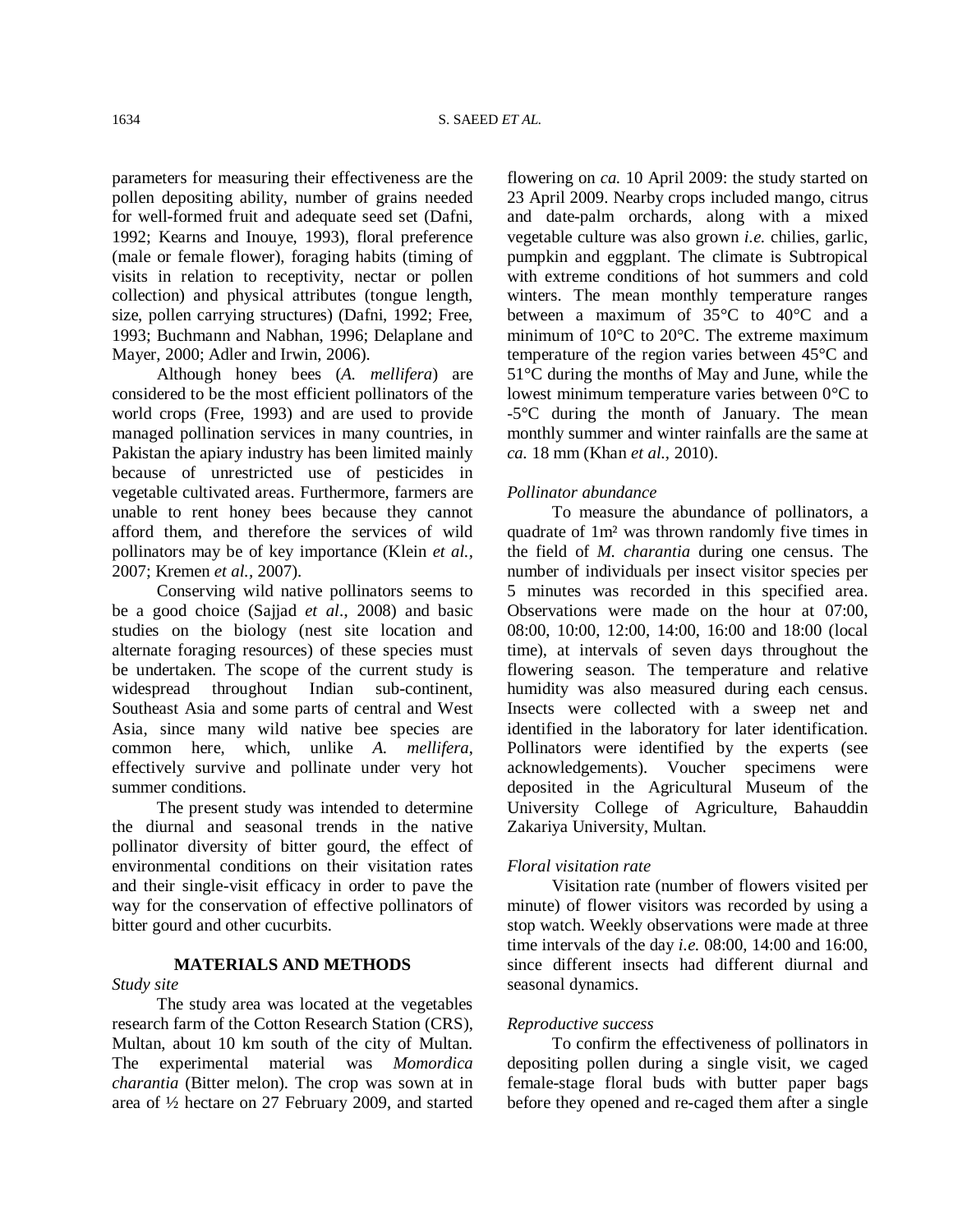visit had been made by a particular pollinator species. We did this during the peak activity time of the pollinators between 08:00 to 12:00. Before the onset of flowering, three pollinator's exclusion cages (mosquito nets of  $1m^2$ ) were placed randomly over vines of *M. charantia* plants in the fields. Three patches of 1m² were also marked for unrestricted open-pollination. The resulting fruits were harvested upon ripening, and fruits and seeds were weighed on an electronic-balance. The number of seeds were also counted and then subjected to a germination test.

#### *Data analysis*

The data of fruit weight, number of seeds per fruit and seed weight per fruit were subjected to statistical analysis using analysis of variance (ANOVA). Means were compared by Least Significant Difference (LSD) with a threshold of significance set at  $P = 0.05$ . Regression analysis was used to determine the relationship between pollinator visitation rates and abiotic factors (temperature and relative humidity). Statistical analyses were performed using XLSTAT (XLSTAT, 2008).

#### **RESULTS**

#### *Pollinator community*

The visitor community to *M. charantia* was composed of four bee, two wasp, three butterfly, one moth and five fly species. Bees were among the most abundant floral visitors with a total abundance of 435 individuals, followed by the butterflies (345) and true flies (248). Moths and wasps were the rarest floral visitors with 83 and 36 individuals, respectively. *A. florea* (Fabricius, 1787) (Hymenoptera) was the most frequent floral visitor (214 individuals) followed by *Parnara guttata* (195) (Lepidoptera) and *A. dorsata* (156) (Hymenoptera). Syrphids (*Eristalinus aeneus* and *Eristalinus laetus*) (Diptera) were the most abundant among flies (Table I).

## *Diurnal and seasonal population trends:*

The diurnal pattern of bee visits showed that foraging activity started early in the morning (08:00) and continued throughout the day (to 18:00) with a peak between 08:00 and 10:00 and a sharp decline 10:00-12:00. *Lasioglossum* sp. was recorded only during the first half of the day (Fig. 1A). Like bees, butterflies, moths, true flies and wasps also foraged throughout the day and exhibited a similar diurnal activity pattern *i.e.,* their peak activity between 08:00 and 10:00 followed by a sharp decline up to 12:00 (Fig. 1B, C, D). Thereafter, different species exhibited different dynamic patterns until 18:00 but visitation levels remained below the peak between 08:00 and 10:00.

The seasonal pattern showed *A. dorsata* and *A. florea* to be the dominant and most regular floral visitors to *M. charantia* among the bees (Fig. 2A). Their activity peaked between the  $2<sup>nd</sup>$  week of April and the middle of May. *Lasioglossum* sp. appeared in the 3rd week of May and remained active at low abundance throughout the remaining time. *C. sexmaculata* appeared in the 1<sup>st</sup> week of May and thereafter showed a variable abundance.

The two syrphid flies (*E. anenus* and *E. laetus*) were the dominant fly visitors. *E. aeneus* gradually decreased in abundance until the  $3<sup>rd</sup>$  week of May and was rarely seen afterward. However, *E. laetus* appeared and peaked during 2<sup>nd</sup> week of May, and sustained visitation throughout the observation dates. The other two true flies recorded (Anthomyiidae sp. and *Sarcophaga* sp.) were only occasional visitors (Fig. 2B).

Butterflies and moths were very frequent floral visitors in high fluctuating numbers in *P. guttata* and *Tarucus* sp. while *Eurema hecabe* and *Utetheisa* sp. showed a gradual decrease in population throughout the observation dates. The two wasps, *Polistes olivaceus* and *Vespa* sp. were rarely seen (Fig. 2D).

## *Floral visitation and abiotic factors*

Temperature was only positively related with the visitation rates of bees (y =  $0.71$ - $0.13x$ ; r<sup>2</sup> = 0.073; P = 0.06; n=104), flies (y = 0.21-8.35x; r<sup>2</sup> = 0.06;  $P = 0.02$ ; n=163) and butterflies (y = 0.35-4.26x;  $r^2 = 0.07$ ;  $P = 0.06$ ;  $n=102$ ) whereas for wasps (y = 5.53-6.29x;  $r^2$  = 0.04; P = 0.11; n=70) it was only negatively related. All the insect groups were negatively related with the relative humidity however, this relationship was strongest in flies *i.e.* bees (y = 7.00-0.5.37x;  $r^2 = 0.04$ ; P = 0.04; n=104),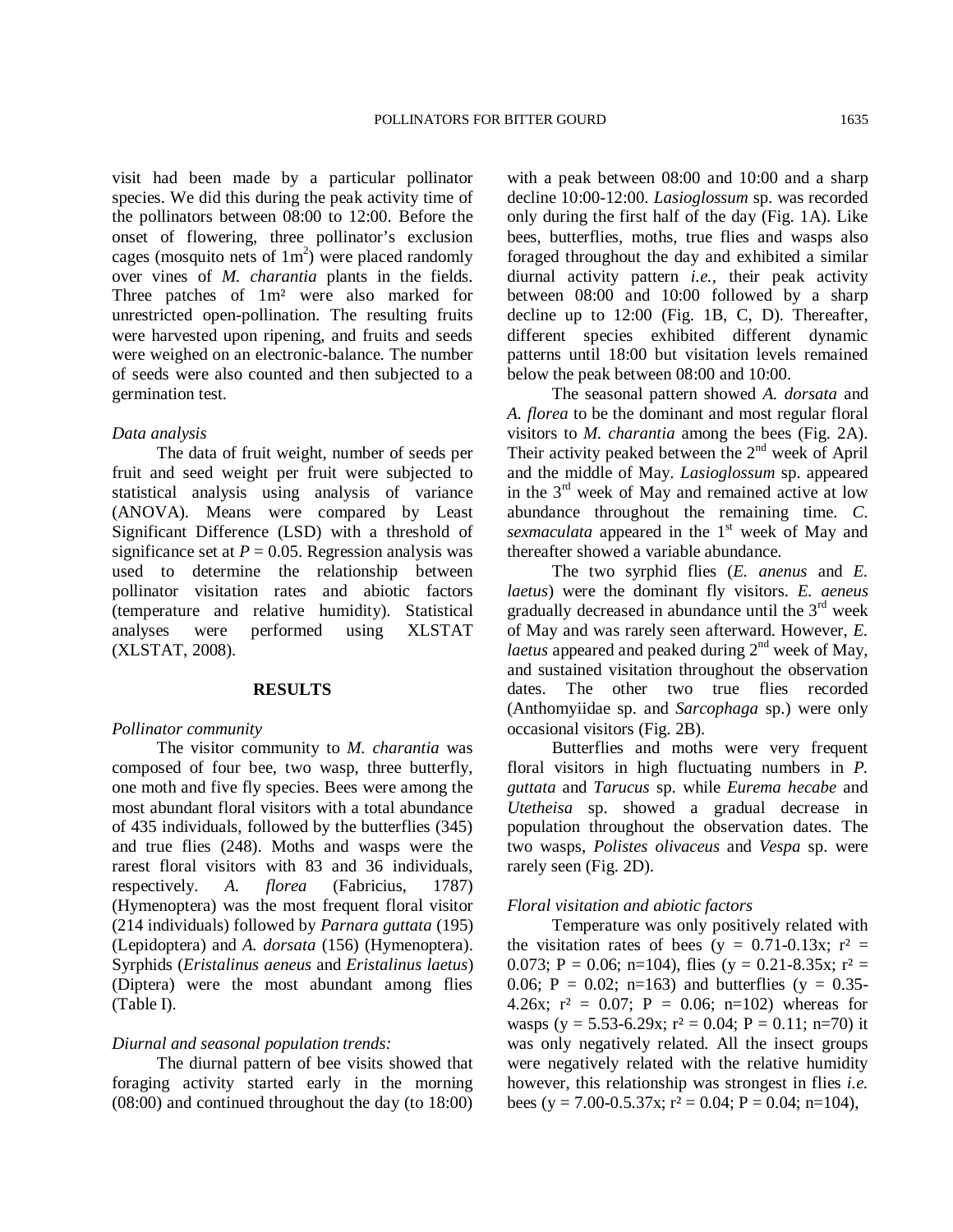| Order              | Family                                                    | <b>Genus/Species</b>                                                                                                                                       | Total<br>abundance          | <b>Visitation frequency</b><br>(No. of)<br>visits/flower/5min.)<br>$(N=50)$           | <b>Visitation rate</b><br>(No. of flowers<br>visited/min.)<br>$(N=40)$                      |
|--------------------|-----------------------------------------------------------|------------------------------------------------------------------------------------------------------------------------------------------------------------|-----------------------------|---------------------------------------------------------------------------------------|---------------------------------------------------------------------------------------------|
| <b>Hymenoptera</b> | Apidae                                                    | <i>Apis dorsata Fabricius, 1793</i><br>Apis florea Fabricius, 1787                                                                                         | 158<br>214                  | $0.48 \pm 0.26$<br>$0.65 \pm 0.46$                                                    | $5.11 \pm 0.97$<br>$5.70 \pm 0.72$                                                          |
|                    | Vespidae                                                  | Ceratina sexmaculata Smith, 1879<br>Lasioglossum sp. Curtis, 1833<br>Vespa dorylloides Saussure, 1853<br>Polistes olivaceus De Gee, 1773                   | 51<br>12<br>6<br>30         | $0.15 \pm 0.18$<br>$0.03 + 0.05$<br>$0.01 + 0.01$<br>$0.09 + 0.04$                    | $2.15 \pm 0.61$<br>$2.00+0.75$<br>$3.16 \pm 0.81$<br>$2.74 \pm 0.81$                        |
| Lepidoptera        | Pieridae<br>Lycaenidae<br>Hesperiidae<br>Noctuidae        | Eurema hecabe Linnaeus, 1758<br>Tarucus sp. Moore, 1881<br>Parnara guttata Bremer & Grey, 1852<br>Utethesia sp. Hubner, 1819                               | 91<br>59<br>195<br>83       | $0.28 + 0.14$<br>$0.18 + 0.08$<br>$0.51 \pm 0.20$<br>$0.25 \pm 0.12$                  | $1.16 \pm 0.40$<br>$1.83 + 0.42$<br>$1.01 \pm 0.30$<br>$1.92 \pm 0.45$                      |
| <b>Diptera</b>     | Syrphidae<br>Sarcophagadae<br>Anthomyiidae<br>Tephritidae | Eristalinus aeneus Scopoli, 1763<br>Eristalinus laetus Wiedemann, 1830<br>Sarcophaga sp. Meigen, 1826<br>Anthomyiidae sp.<br>Bactrocera zonata Bezzi, 1913 | 104<br>116<br>8<br>20<br>59 | $0.37 + 0.07$<br>$0.35+0.23$<br>$0.02 \pm 0.02$<br>$0.06 \pm 0.02$<br>$0.18 \pm 0.08$ | $3.76 \pm 0.91$<br>$4.09 \pm 1.13$<br>$3.01 \pm 0.75$<br>$0.57 \pm 0.20$<br>$3.30 \pm 0.87$ |

#### **Table I.- Insect species in** *Momordica charantia* **flowers along with their total abundance, visitation frequency and visitation rate.**

\*Mean values (± S.E.)



Fig.1. Diurnal dynamic pattern of (A) bees (B) flies (C) wasps (D) butterflies and moths in bitter gourd field at CRS, Multan, Pakistan during April-July, 2009.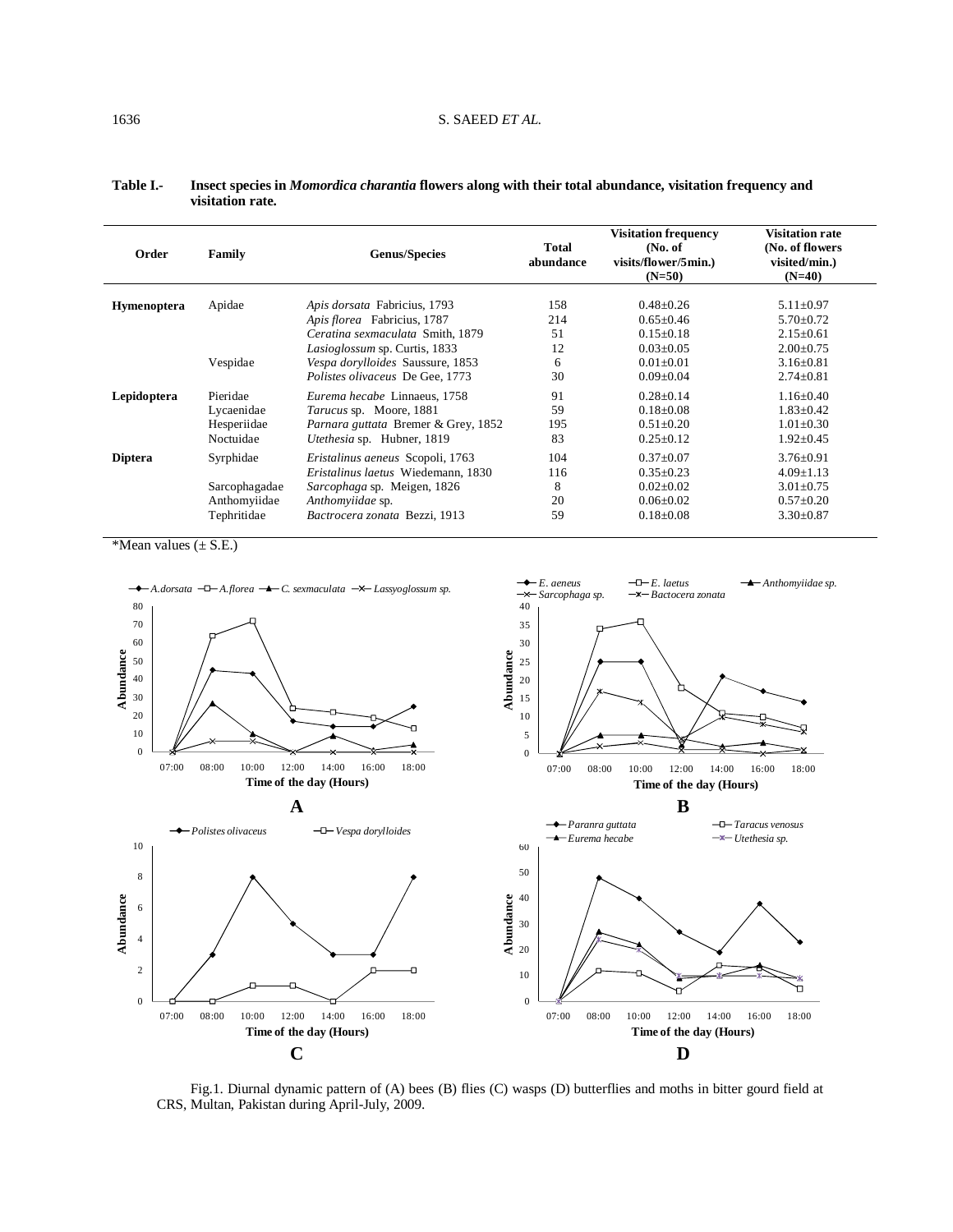

Fig.2. Seasonal dynamics of (A) bees (B) flies (C) butterflies and moths (D) wasps in bitter gourd field at CRS, Multan, Pakistan during April-July, 2009.

flies (y = 5.95-6.22x;  $r^2$  = 0.10; P = 0.0001; n=163), butterflies (y = 1.71-7.46x;  $r^2 = 0.08$ ; P = 0.39; n=102) and wasps (y = 3.71-1.62x;  $r^2 = 0.02$ ; P =  $0.24$ ; n=70).

## *Pollinator's abundance and visitation rates*

Among bees, *A. florea* showed maximum abundance, followed by *A. dorsata. P. guttata* was the most abundant butterfly species followed by *E. hecabe* whereas *E. aeneus* and *E. laetus* were the most abundant fly species (Table 1). Visitation rates of social bees (*A. florea* and *A. dorsata*) were higher than those of solitary bees (*Lasioglossum* sp and *C. sexmaculata*). *A. florea* visited at the maximum recorded rate, followed by *A. dorsata* and *E. laetus*. In contrast to its highest abundance, *P. guttata* showed the lowest visitation rate  $(1.01 \pm 0.30)$  flower

per minute) among butterflies. Butterflies stayed on a flower for longer than bees and flies (Table II).

#### *Single visit efficacy*

The fruits produced though unrestricted openpollination exhibited the highest weight, number of seeds and seed weight while, no fruit set at all results from caged flowers due to flower abortion. The single visit efficacy in terms of fruit weight showed that *A. dorsata* was the best pollinator, statistically indistinguishable from open-pollinated fruits (Table II). The other four tested pollinators were statistically indistinguishable from one another. The fruit resulting from a visit of *A. dorsata* also produced the maximum number of seeds followed by those from visits by *A. florea*, *E. laetus* and *E. aeneus*. Seed weight was greater in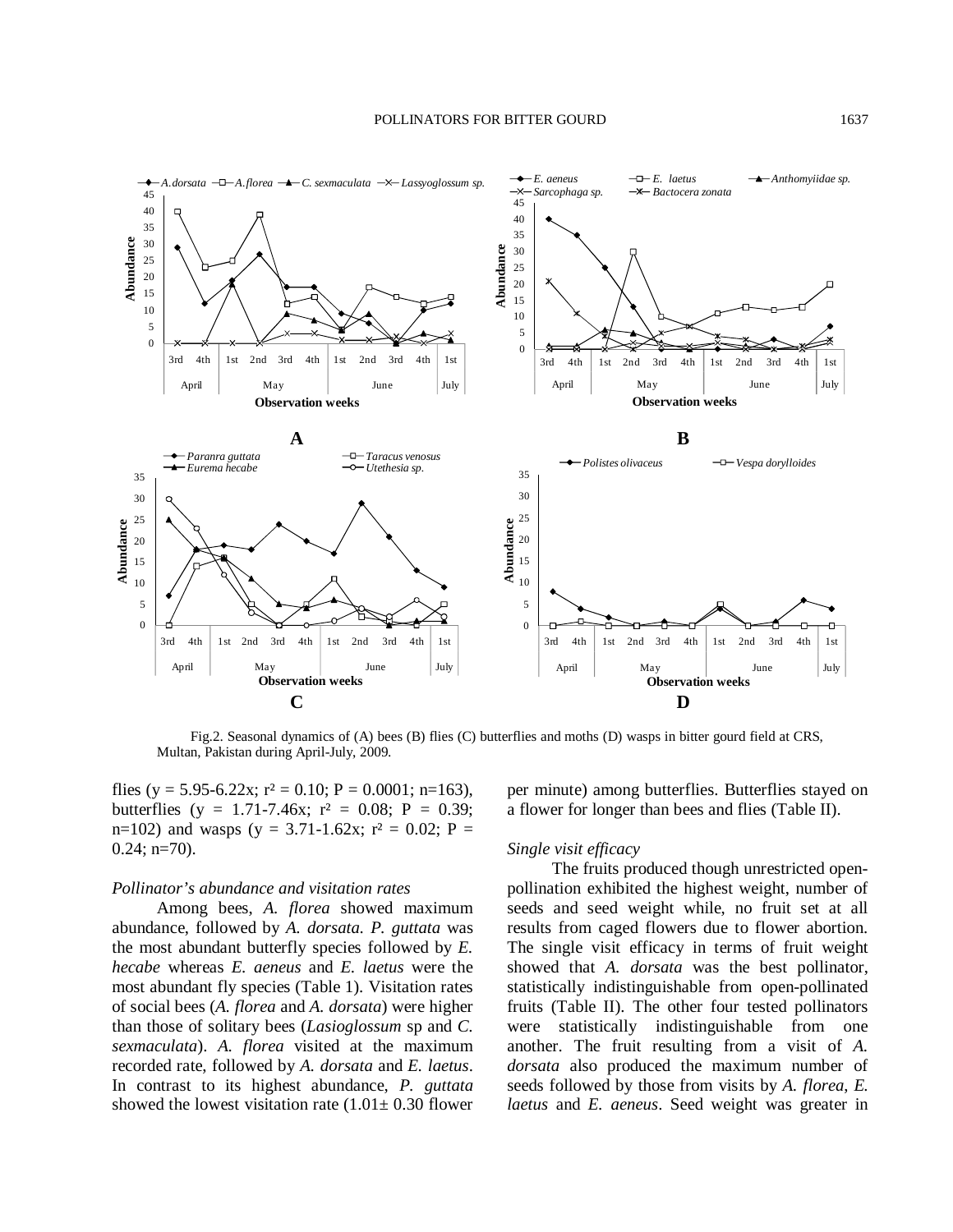flowers visited by *A. dorsata* and *A. florea* (Table II).

| Table II.- | Fruit weight (g), number of seeds and seed           |
|------------|------------------------------------------------------|
|            | weight $(g)$ resulted in single visit by five tested |
|            | pollinators.                                         |

| <b>Pollinator</b><br>species                         | <b>Fruit weight</b><br>$\left( \mathbf{g} \right)$       | No. of seeds                                             | Seed weight<br>$\left( \mathbf{g} \right)$           |
|------------------------------------------------------|----------------------------------------------------------|----------------------------------------------------------|------------------------------------------------------|
| Apis dorsata<br>Apis florea<br>Eristalinus<br>aeneus | $50.60 + 15.12$ a<br>$50.07 + 9.42$ b<br>$29.80 + 4.1 h$ | $15.11 + 1.42$ b<br>$12.64 + 2.26$ bc<br>$6.25 + 1.1$ bc | $1.63 + 0.16$ b<br>$1.47+0.23$ b<br>$0.52 + 0.32$ cd |
| Eristalinus<br>laetus                                | $47.45 + 7.32 h$                                         | $11.75 + 0.79$ bc                                        | $0.92 + 0.11$ c                                      |
| Ceratina<br>sexmaculata                              | $36.97 + 13.86$ b                                        | $7.67 + 2.85$ cd                                         | $0.32 + 0.21$ cd                                     |
| Open<br>pollinated                                   | $76.29 \pm 4.32$ a                                       | $22.89 + 1.5$ a                                          | $2.37+0.13$ a                                        |
| Caged<br>pollinated                                  | $0.00+0.00c$                                             | $0.00+0.00 d$                                            | $0.00+0.00 d$                                        |

Mean values with similar letters in represent non-significant difference according to Tukey at 5% level  $(\pm$  S.E.)

## **DISCUSSION**

 *M. charantia* is monoecious with large pollen grains well suited to insect pollination. Male flowers produce both nectar and pollen; female flowers do not produce nectar (Lenzi *et al.,* 2005). Both attract a wide array of pollinators specially bees (Nidagundi and Sattagi, 2005). In this study 14 floral visitor species were recorded from 3 insect orders within a single experimental plot.

Both the diversity and abundance of pollinators are functions of temporal and spatial variability (Ollerton and Louise, 2002). The temporal variation of pollinators at any location depends on the availability of floral resources and seasonal changes (Sajjad *et al.,* 2010), while spatial variation is influenced by the availability of nesting sites, floral resources and hibernating places (Cunningham, 2000). Bees were the dominant floral visitors, followed by the butterflies and flies, while moths and wasps were rare. Lenzi *et al.* (2005) reported beetles (Coleoptera, Chrysomelidae) from Brazil while Deyto and Cervancia (2009) reported bees (*A. mellifera, A. cerana*, *Trigona* spp. and *Halictus* spp.) from the Philippines as the most dominant pollinators of *M. charantia.*

An array of pollinators could be involved in pollination process (Buchmann and Nabhan, 1996; Kevan, 1999). A floral visitor may not actually be a pollinator at all, and different pollinators may differ in their pollination efficiency (Sajjad *et al.,* 2008). Knowledge of pollinator efficiency and its relationship with abiotic factors is useful for making future conservation strategies of the most efficient pollinators (Lenzi *et al.,* 2005).

*Apis florea* and *A. dorsata* visited the maximum number of flowers and their visitation frequency was also highest among the floral visitors of bitter gourd. In general, pollination efficacy increases with increasing visitation rate, affected by a number of other factors including foraging behaviour, the type and quantity of floral rewards (Rao and Suryanarayana, 1990; Rao, 1991), floral structure (Free, 1993), length of proboscis (Inouye, 1980), and the time of day (Sajjad *et al.,* 2008).

The diurnal and seasonal activity of the most frequent and reliable floral visitors (bees, butterflies and flies) varied during the day and the season. There were few relationship between abiotic variables and pollinator visits here, although elsewhere foraging activity can be affected by temperature, light levels, wind speed and relative humidity (Primack and Inouye, 1993) which can cause alteration in the most abundant and effective pollinators of a crop (Kremen *et al.,* 2002).

*A. dorsata* proved to be the best pollinators because a single visit resulted in maximum fruit weight and number of seeds. *A. dorsta* has already been documented as most efficient pollinator for *Allium cepa* (Sajjad *et al*., 2008), *Brassica napus* (Ali *et al.,* 2011) and *Sesbania sesban* (Sajjad *et al*., 2009b) in southern Punjab of Pakistan. Single visit efficacy has been used to test the efficiency of pollinators, and shows that floral visitors vary in pollination efficiency and preferences for different floral traits (Lau and Galloway, 2004).

Managed honey bees (*A. mellifera*) and squash bees (*Peponapis pruinosa*) have been regarded as the important pollinators of cucurbits (Jaycox and Elbert, 1982; Girish, 1981). Although squash bees make more contact with flower reproductive parts and work faster, they are considered no more efficient than honey bees in setting fruit (Tepedino, 1981). However, a recent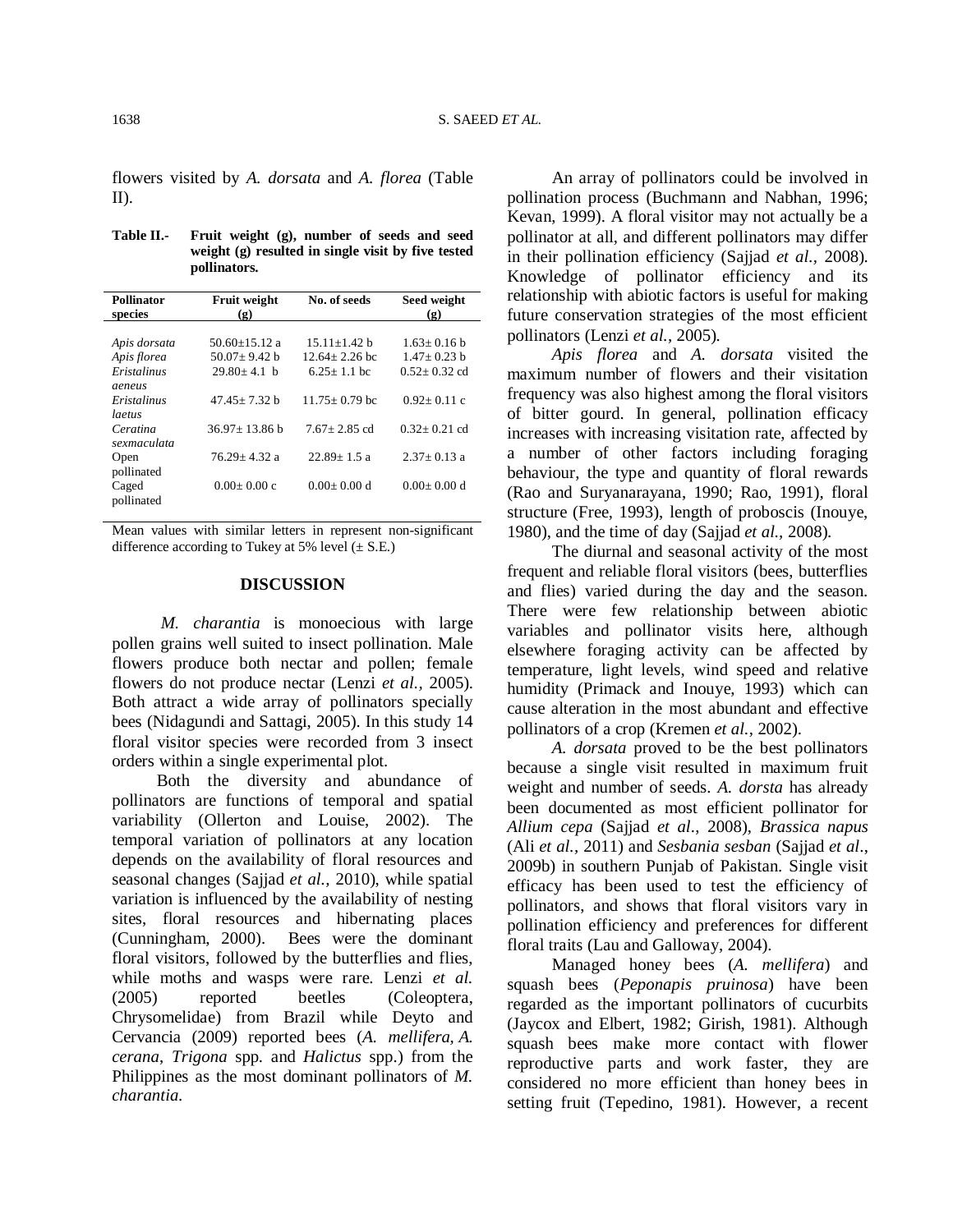study (Williams *et al.,* 2009) demonstrated the importance of squash bees in Ohio (USA) because they were 90% more abundant than honey bees.

A Syrphid, *E. laetus*, also showed good potential for bitter gourd pollination. *E. laetus* is a saprophagus species with aquatic "rat-tailed" maggots, particularly in water bodies loaded with decaying vegetation, such as rot holes, ditches or drains (Sajjad and Saeed, 2009a). Managed honey bees are not successful pollinators in most of the southern Punjab due to intensive use of insecticides and high temperatures (Sajjad *et al*., 2008). Therefore conserving alternative native pollinators is a good option. *A. dorsata* and *A. florea* cannot be managed and therefore can be considered as wild honey bees. Knowledge of the biology and ecology of the most efficient pollinator species is helpful in planning their conservation and utilization in agroecosystems.

In conclusion, *A. dorsata* can be the most important pollinator of *M. charantia* along with *A. florea* and *E. laetus* in southern Punjab, Pakistan. Conserving and enhancing these pollinators may boost cucurbit production in Pakistan. Future research should develop conservation strategy for these most efficient pollinators in such a way that the other less abundant or less efficient pollinators may also benefit.

## **ACKNOWLEDGEMENTS**

This study was funded by Higher Education Commission of Pakistan. We are grateful to Dr. Claus Claussen (Twedter Holz 12 D-24944 Flensburg, Germany) for his help in identification of syrphid flies and Dr. Ather Rafi (Director, National Insect Museum, NARC, Pakistan) for butterflies. We thank Dr. Ather Rafi for providing access to the type specimens of bees and wasps placed in National Insect Museum, NARC, Islamabad.

## **REFERENCES**

- ADLER, L.S. AND IRWIN, R.E., 2006. Comparison of pollen transfer dynamics by multiple floral visitors: experiments with pollen and fluorescent dye. *Ann. Bot*., **97**: 141–150.
- ALI, M., SAEED, S., SAJJAD, A. AND WHITTINGTON, A., 2011. In search of the best pollinators for canola

(*Brassica napus* L.) production in Pakistan. *J. appl. Ent. Zool.*, DOI: 10.1007/s13355-011-0051-0.

- ASHWORTH, L. AND GALETTO, L., 2002. Differential nectar production between male and female flowers in a wild cucurbit: *Cucurbita maxima* sp. *andreana* (Cucurbitaceae). *Can. J. Bot*., **80**: 1203–1208.
- BERGMAN, P., MOLAU, U. AND HOLMGREN, B., 1996. Micrometeorological impacts on insect activity and plant reproductive success in an alpine environment, Swedish Lapland. *Arct. Alp. Res*., **28**:196–202.
- BUCHMANN, S.L. AND NABHAN, G.P., 1996. *The forgotten pollinators*. Island Press, Washington, D.C. Shearwater Books, Covelo, California. 320 pp.
- CUNNINGHAM, S.A., 2000. Depressed pollination in habitat fragments causes low fruit set. *Proc. R. Soc. Lond. B. Biol. Sci.,* **267**: 1149–1152.
- DAFNI, A., 1992. *Pollination biology a practical approach*. University Press, Oxford.
- DELAPLANE, K.S. AND MAYER, D.F., 2000. *Crop pollination by bees*. CABI Publication, Cambridge, UK.
- DEYTO, R.C. AND CERVANCIA, C.R., 2009. Floral biology and pollination of Ampalaya (*Momordica charantia* L.). *Philipp. agric. Sci*., **92**: 8-18.
- EISIKOWITCH, D. AND GALIL. J., 1971. Effect of wind on the pollination of *Pancratium maritimum* L. (Amaryllidaceae) by hawkmoths (Lepidoptera: Sphingidae). *J. Anim. Ecol*., **40**: 673–678.
- FENSTER, C.B. AND DUDASH, M.R., 2001. Spatiotemporal variation in the role of hummingbirds as pollinators of *Silene virginica*. *Ecology*, **82**:844–851.
- FISHBEIN, M. AND VENABLE, D.L., 1996. Diversity and temporal change in the effective pollinators of *Asclepias tuberosa*. *Ecology***, 77**: 1061–1073.
- FREE, J.B., 1993. *Insect pollination of crops.* 2nd edition. Academic Press Inclusion Limited, London.
- GIRISH, P.P., 1981. *Role of bees in the pollination of summer squash (*Cucurbita pepo *L.) with special preference to*  Apis cerana *F. (Hymenoptera: Apidae)*. M.Sc. thesis, University of Agricultural Sciences, Banglore, India.
- HERRERA, C.M., 1995. Microclimate and individual variation in pollinators: flowering plants are more than their flowers. *Ecology*, **76**: 1516–1524.
- HORVITZ, C.C. AND SCHEMSKE, D.W., 1990. Spatiotemporal variation in insect mutualists of a neotropical herb*. Ecology*, **71**: 1085-1097.
- INOUYE, D.W., 1980. The terminology of floral larceny. *Ecology*, **61**:1251–1253.
- IVEY, C.T., MARTINEZ, P. AND WYATT, R., 2003. Variation in pollinator effectiveness in swamp milkweed, *Asclepias incarnata* (Apocynaceae). *Am. J. Bot.,* **90**: 214–225.
- JAYCOX, P.A. AND ELBERT. R., 1982. *Beekeeping tips and topics: the best of bees and honey, 1975-1981*. Las Cruces, N.M. 5775 Jornada Rd., North, Las Cruces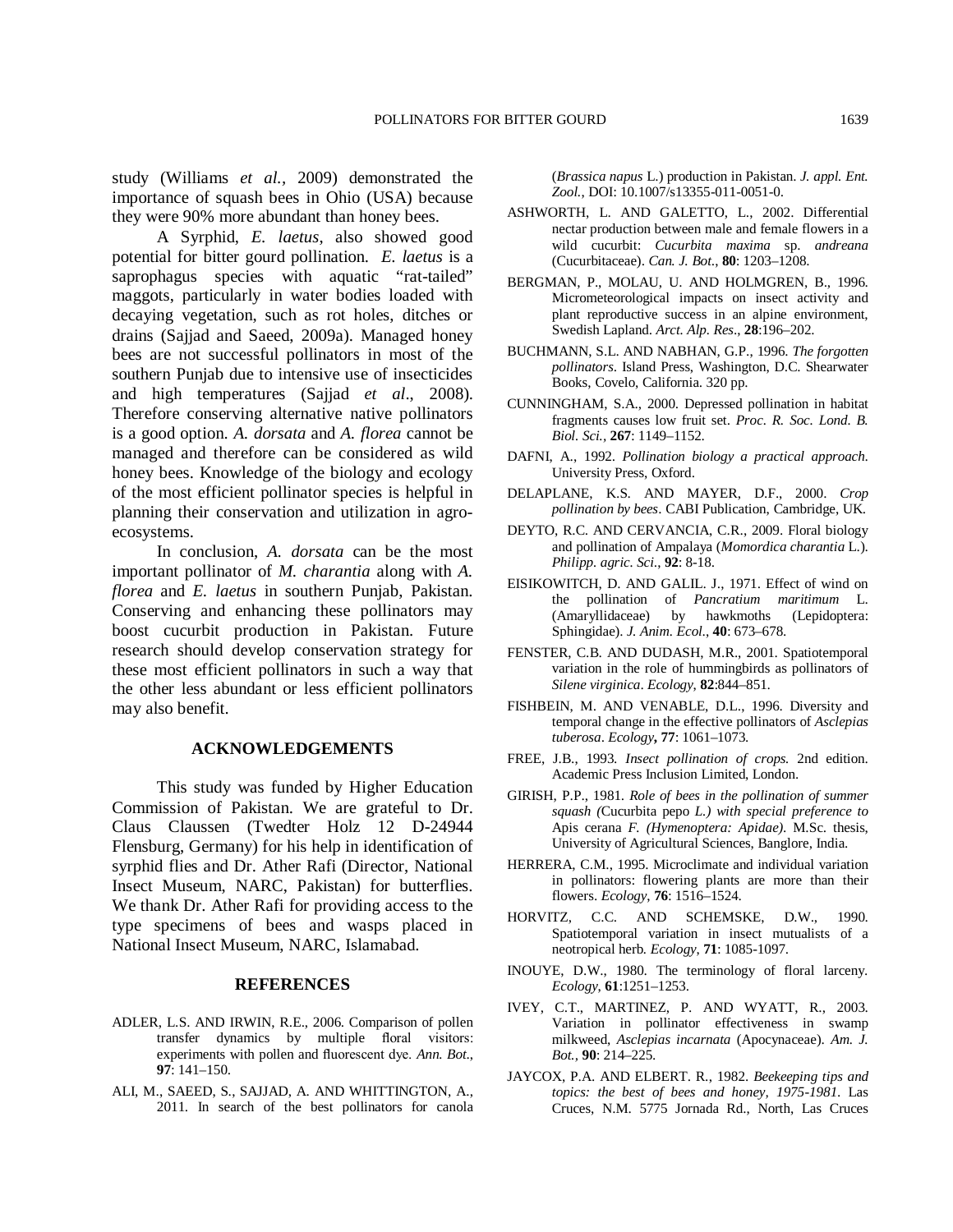88001.

- KHAN, S.U., HASSAN, M., KHAN, F.K. AND BARI, A., 2010. Climate classification of Pakistan. Balwois 2010 Conference, Ohrid, Republic of Macedonia, http://www.balwois.com/balwois/administration/full\_pa per/ffp-1295.pdf: 1-47 (Date of access: 20 February, 2011)
- KEARNS, C.A. AND INOUYE, D.W., 1993. *Techniques for pollination biologists*. University Press of Colorado, Niwot, Colorado.
- KEVAN, P.G., 1999. Pollinators as bioindicators of the state of the environment, species, activity and diversity. *Agric. Ecosyst. Environ*., **74**: 373-393.
- KLEIN, A.M., VAISSIERE, B.E., CANE, J.H., STEFFAN-DEWENTER, I., CUNNINGHAN, S.A., KREMEN, C. AND TSCHARNTKE, T., 2007. Importance of pollinators in changing landscapes for world crops. *Proc. R. Soc. Lond. B. Biol. Sci.,* **274**, 303-313.
- KREMEN, C., WILLIAMS, N.M. AND THORP, R.W., 2002. Crop pollination from native bees at risk from agricultural intensification. *Acad. Sci. USA*, **99**: 16812– 16816.
- KREMEN, C., WILLIAMS, N.M., AIZEN, M.A., GEMMILL-HARREN, B., LEBUHN, G., MINCKLEY, R., PACKER, L., POTTS, S.G., ROULSTON, T., STEFFAN-DEWENTER, I., VAZQUEZ, D.P., WINFREE, R., ADAMS, L., CRONE, E.E., GREENLEAD, S.S., KEITT, T.H., KLEIN, A.M., REGETZ, J. AND RICKETTS, T.H., 2007. Pollination and other ecosystem services produced by mobile organisms: a conceptual framework for the effects of land-use change. *Ecology Lett.,* **10**:299-314.
- LAU, J.A. AND GALLOWAY, L.F., 2004. Effects of lowefficiency pollinators on plant fitness and floral trait evolution in *Campanula americana* (Campanulaceae). *Oecologia*, **141:** 577–583.
- LENZI, M., ORTH, A.I. AND GUERRA, T.M., 2005. Ecologia da polinizacao de Momordica charantia L. (Cucurbitaceae), em Florianopolis, SC, Brasil. *Rev. Bras. Bot*., **28**: 505-513.
- LUNDBERG, H., 1980. Effects of weather in foraging-flights of bumblebees (Hymenoptera, Apidae) in a subalpine/alpine area. *Holarct. Ecol*., **3**: 104–110.
- MARTINEZ DEL RIO, C. AND BURQUEZ, A., 1986. Nectar production and temperature dependent pollination in *Mirabilis jalapa* L. *Biotropica*, **18**:28-31.
- McGREGOR, S.E., 1976. *Insect pollination of cultivated crop plants*. USDA Handbook 496. Washington, DC: USDA, Agricultural Research Service. pp 411.
- MITCHELL, R.J., KARRON, J.D., HOLMQUIST, K.G. AND BELL, J.M., 2004. The influence of *Mimulus ringens* floral display size on pollinator visitation patterns. *Funct. Ecol*., **18:** 116–124.
- MORSE, R. AND CALDERONE, N.W., 2000. The value of honey bees as pollinators of U.S. crops in 2000. *Bee*

*Cult.*, **128**: 1–15.

- NIDAGUNDI, B. R. AND SATTAGI, H. N., 2005. Pollinator fauna and foraging activity of bees in bitter gourd. *Karnataka J. agric. Sci.*, **18**: 982-985.
- OLLERTON, J. AND LOUISE, C., 2002. Latitudinal trends in plant-pollinator interactions: are topical plants more specialized? *Oikos*, **98:** 340-350.
- PRIMACK, R.B. AND INOUYE, D.W., 1993. Factors affecting pollinator visitation rates: a geographical comparison. *Curr. Sci*., **65:** 257–262.
- PROCTOR, M., YEO, P. AND LACK, A., 1996. *The natural history of pollination*. Harper Collins, London, pp. 479.
- RAO, G.M. AND SURYANARAYANA, M.C., 1990. Studies on the foraging behavior of honeybees and its effect on seed yield in niger. *Ind. Bee J*., **52:** 31-33.
- RAO, G.M., 1991. Studies on the floral biology and pollination requirements of scented methi (*Trigonella corniculata*  Linn). *Ind. Bee J*., **53:**39-43.
- RODELINA, C. D. AND CERVANCIA, C. R., 2009. Floral biology and pollination of Ampalaya (*Momordica charantia* L.) *Philipp. Agric. Sci*., **92**: 8-18
- DEYTO, R.C. AND CERVANCIA, C. R., 2009. Floral biology and pollination of *Momordica charantia* L. *Philipp. Agric. Sci*., **92**: 8-18.
- SAJJAD, A., SAEED, S. AND MASOOD, A., 2008. Pollinator community of onion (*Allium cepa* L.) and its role in crop reproductive success. *Pakistan J. Zool*., **40**: 451- 456.
- SAJJAD, A., SAEED, S. AND ASHFAQ, M., 2010. Seasonal Variation in Abundance and Composition of Hoverfly (Diptera: Syrphidae) Communities in Multan, Pakistan. *Pakistan J. Zool*., **42**:105-115.
- SAJJAD, A. AND SAEED, S., 2009a. New Records of *Eristalinus* (Syrphidae: Diptera) from Multan, Pakistan. *Pakistan J. Zool.,* **41**: 238-239.
- SAJJAD, A., SAEED, S., MUHAMMAD, W. AND ARIF, M. J., 2009b. Role of insect in cross pollination and yield attributing components of *Sesbaina sesban*. *Int. J. Agric. Biol*., **11**: 77-80.
- STANTON, M.L. AND GALEN, C., 1989. Consequences of flower heliotropism for reproduction in an alpine buttercup (*Ranunculus adoneus*). *Oecologia*, **78**:477- 485.
- STODDARD, F.L. AND BOND, D.A., 1987. The pollination requirement of the faba been. *Bee Wld.*, **68**: 144-152.
- STONE, G.N., AMOS, J.N., STONE, T.F., KNIGHT, R.L., GAY, H. AND PARROTT, F., 1988. Thermal effects on activity patterns and behavioural switching in a concourse of foragers on *Stachytarpheta mutabilis* (Verbenaceae) in Papua New Guinea. *Oecologia*, 77: 56-63.
- TEPEDINO, V.J., 1981. The pollination efficiency of the squash bee (*Peponapis pruinosa*) and the honey bee (*Apis melifera*) on summer squash. *J. Kans. entomol.*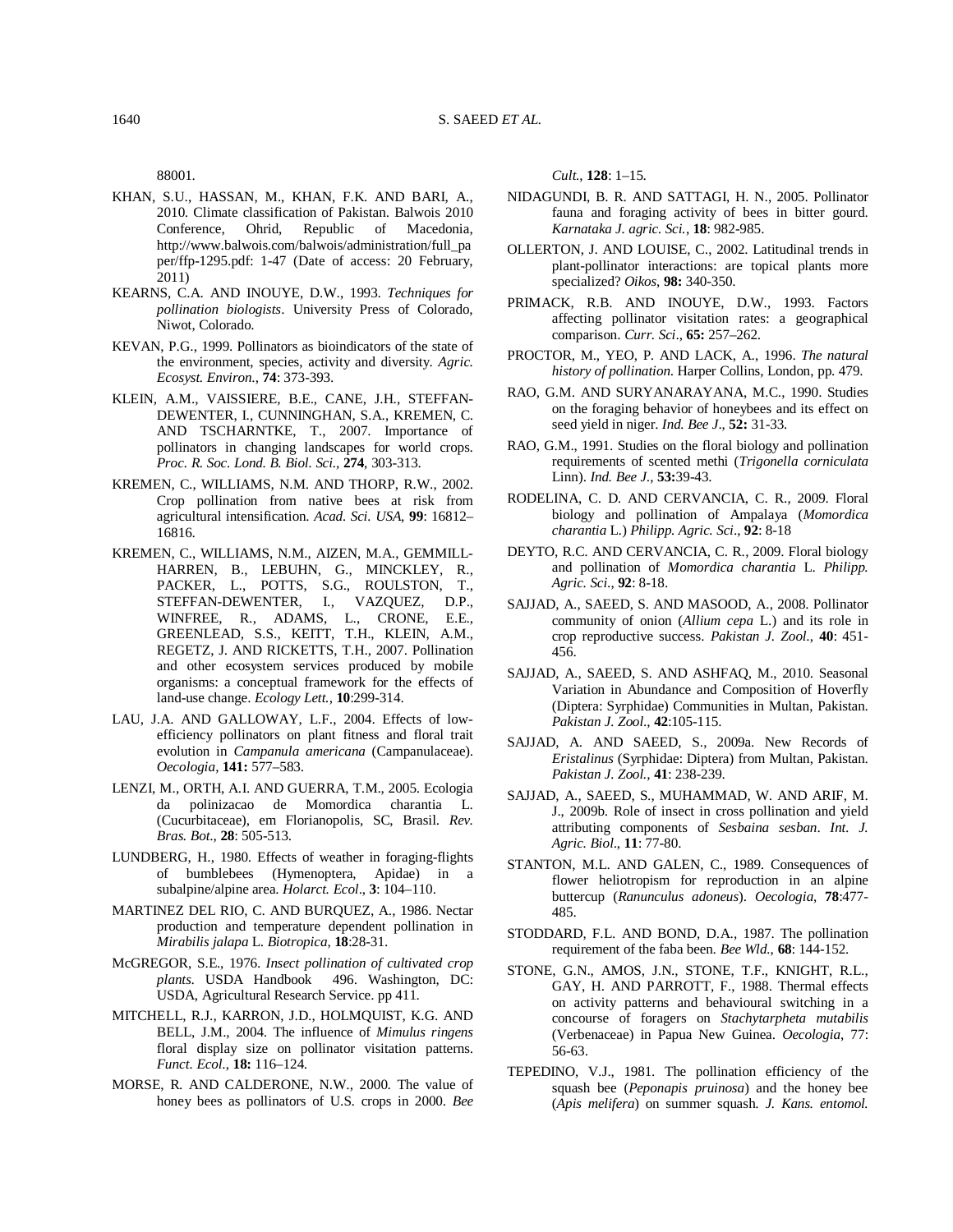*Soc*., **54:**359-377.

- THOMSON, J.D. AND THOMSON, B.A., 1989. Dispersal of *Erythronium grandiflorum* pollen by bumble bees: implications for gene flow and reproductive success. *Evolution*, **43**: 657-661.
- THOMPSON, J.D., 2001. How do visitation patterns vary among pollinators in relation to floral display and floral design in a generalist pollination system? *Oecologia,* **126**: 386–394.
- TRAVESET, A. AND SAEZ, E., 1997. Pollination of *Euphorbia dendroides* by lizards and insects: spatiotemporal variation in patterns of flower visitation. *Oecologia*, **111**:241-248.
- WILLIAMS, R., FICKLE, D., MICHEL, A.P. AND GOODELL, K., 2009. Pumpkin Pollinator: Biology and Behavior of the Squash Bee. Retrieved January 12, 2010, from Ohio State University Extension Service: http://ohioline.osu.edu/cvfact/pdf/1003.pdf
- WILLMER, P.G., 1983. Thermal constraints on activity patterns in nectar-feeding insects. *Ecol. Ent*., **8:** 455- 469.
- XLSTAT, 2008. XLSTAT. (http://xlstat.com/en/download) Date of access: 20 August 2008.

*(Received 4 April 2011, revised 27 July 2011*